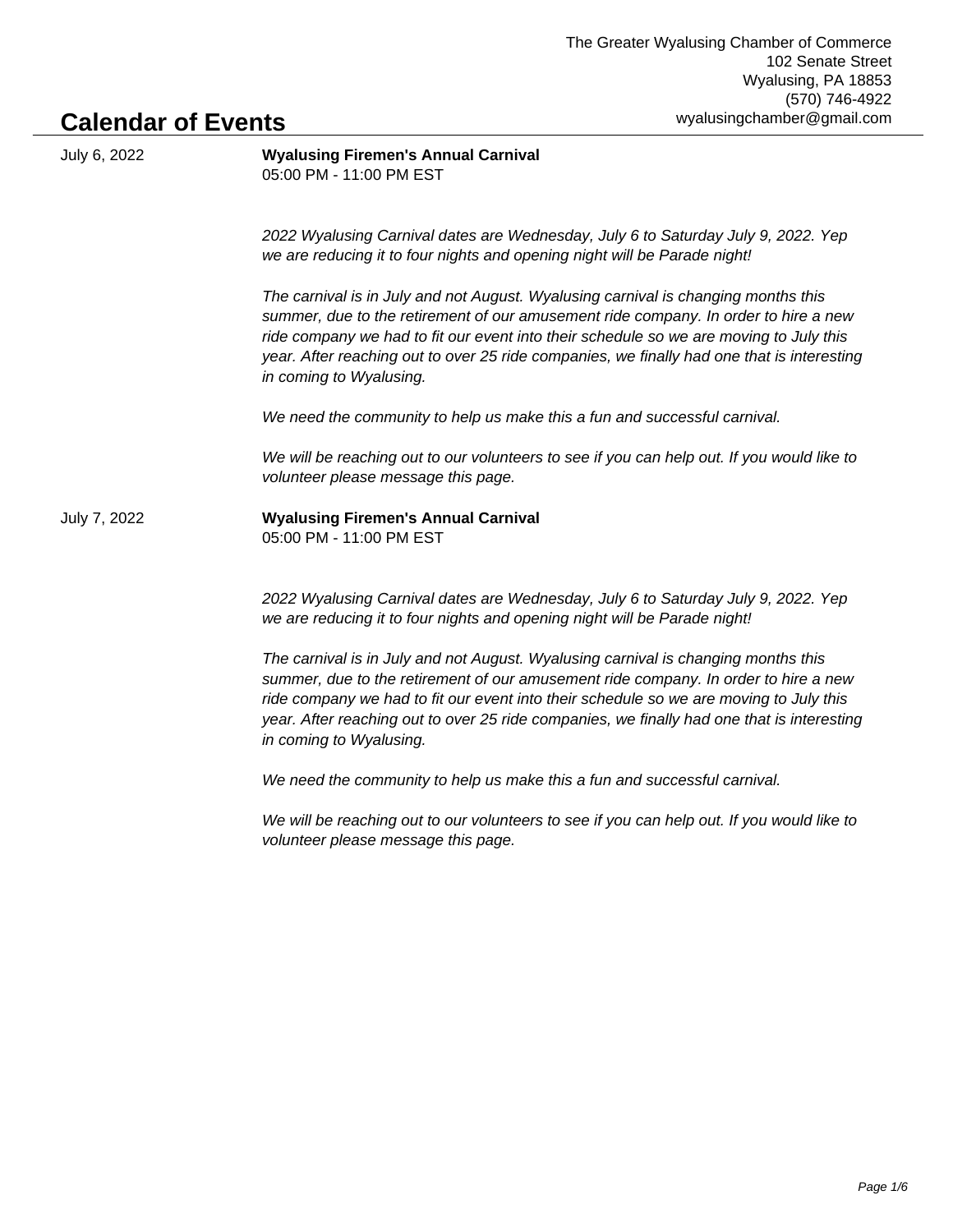| July 8, 2022  | <b>Wyalusing Firemen's Annual Carnival</b><br>05:00 PM - 11:00 PM EST                                                                                                                                                                                                                                                                                                                        |
|---------------|----------------------------------------------------------------------------------------------------------------------------------------------------------------------------------------------------------------------------------------------------------------------------------------------------------------------------------------------------------------------------------------------|
|               | 2022 Wyalusing Carnival dates are Wednesday, July 6 to Saturday July 9, 2022. Yep<br>we are reducing it to four nights and opening night will be Parade night!                                                                                                                                                                                                                               |
|               | The carnival is in July and not August. Wyalusing carnival is changing months this<br>summer, due to the retirement of our amusement ride company. In order to hire a new<br>ride company we had to fit our event into their schedule so we are moving to July this<br>year. After reaching out to over 25 ride companies, we finally had one that is interesting<br>in coming to Wyalusing. |
|               | We need the community to help us make this a fun and successful carnival.                                                                                                                                                                                                                                                                                                                    |
|               | We will be reaching out to our volunteers to see if you can help out. If you would like to<br>volunteer please message this page.                                                                                                                                                                                                                                                            |
| July 9, 2022  | <b>Wyalusing Firemen's Annual Carnival</b><br>05:00 PM - 11:00 PM EST                                                                                                                                                                                                                                                                                                                        |
|               | 2022 Wyalusing Carnival dates are Wednesday, July 6 to Saturday July 9, 2022. Yep<br>we are reducing it to four nights and opening night will be Parade night!                                                                                                                                                                                                                               |
|               | The carnival is in July and not August. Wyalusing carnival is changing months this<br>summer, due to the retirement of our amusement ride company. In order to hire a new<br>ride company we had to fit our event into their schedule so we are moving to July this<br>year. After reaching out to over 25 ride companies, we finally had one that is interesting<br>in coming to Wyalusing. |
|               | We need the community to help us make this a fun and successful carnival.                                                                                                                                                                                                                                                                                                                    |
|               | We will be reaching out to our volunteers to see if you can help out. If you would like to<br>volunteer please message this page.                                                                                                                                                                                                                                                            |
| July 16, 2022 | <b>The Huffman Classic</b><br><b>Tall Pines Players Club</b><br>628 Kinney Road<br>Friendsville, PA 18818<br>08:00 AM - 05:00 PM EST<br>Duane Naugle,<br>ramsedfoundation@wyalusingrams.com                                                                                                                                                                                                  |
|               | The Wyalusing Area Education Foundation Annual Huffman Classic.<br>18 holes of golf with cart, contests and raffles, steak dinner, lunch, and beverages.<br>More details to come                                                                                                                                                                                                             |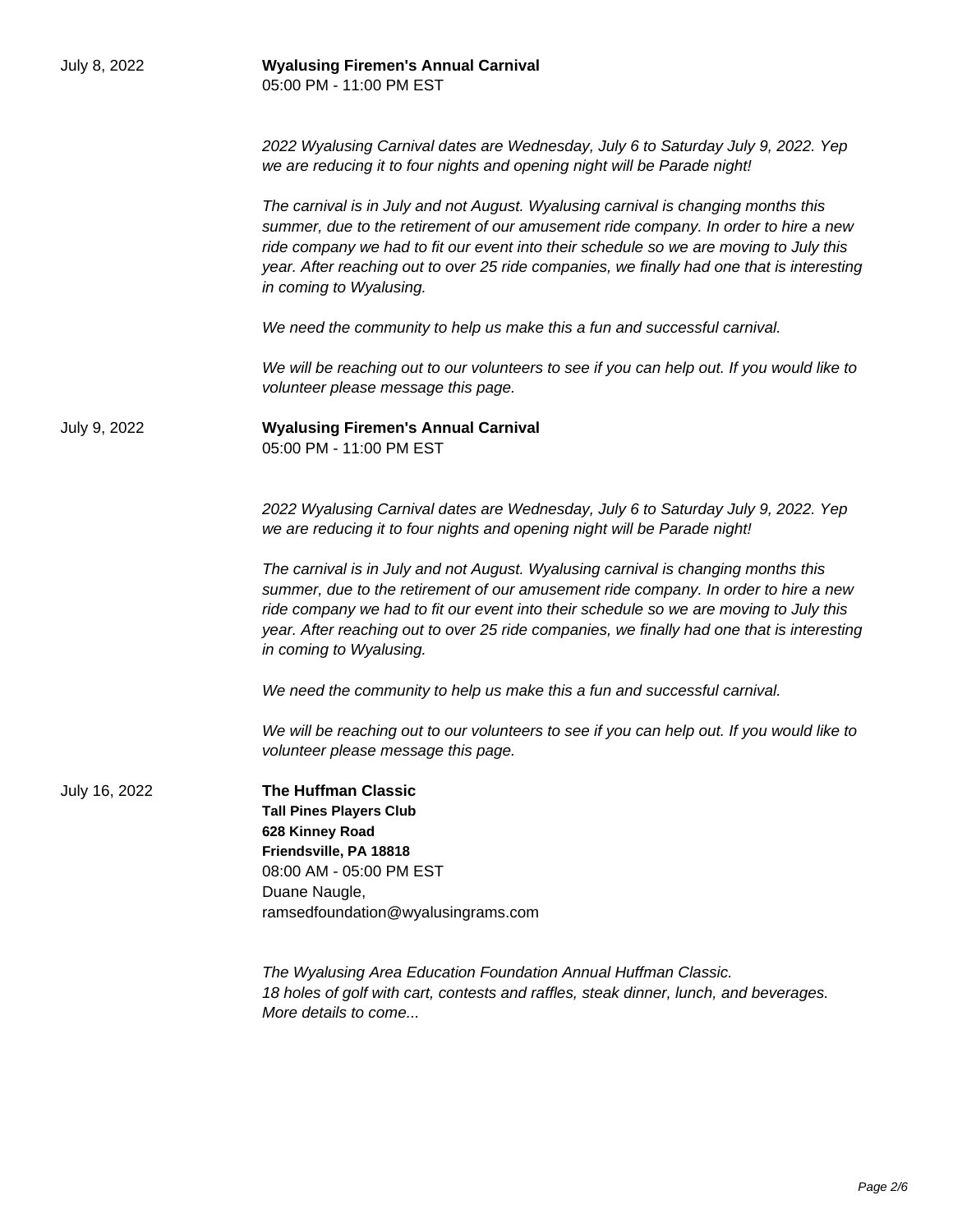| <b>Grovedale Winery Annual Summer Festival</b><br>12:00 PM - 10:00 PM EST                                 |
|-----------------------------------------------------------------------------------------------------------|
| Join Grovedale in celebrating the sun and summer fun!                                                     |
| Vendors, Activities, Food Truck, and Live Music.                                                          |
| Vendors 12-5pm                                                                                            |
| Axe Throwing with Axe Attack 3-6pm                                                                        |
| Fondippity Food Truck 3-9pm                                                                               |
| Live music with George Sobeck 7-10pm \$5 cover charge.                                                    |
| Outdoor fire pit and plenty of fine wine.                                                                 |
| Stay tuned for more details as the event date approaches.                                                 |
| <b>Cider and Cheese Paddle</b>                                                                            |
| 04:00 PM - 08:00 PM EST                                                                                   |
| <b>TRIP DESCRIPTION</b>                                                                                   |
| Come join us for a fun trip down the river with Deep Roots! Meet at EMO at 4pm. After a                   |
| calm 5 mile trip down the river we will head over to Deep Roots Hard Cider for tastings<br>and fun times! |
| <b>RENTAL RATES:</b>                                                                                      |
| All Trips include guides, snacks, and tastings. Must be 21 for tastings.                                  |
| Single Person Kayak: \$55 per person (fee covers rental and life jacket)                                  |
| Tandem Kayak: \$75 (fee covers rental and life jackets)                                                   |
| BYOB(Bring your own Boat): \$25                                                                           |
| <b>WHAT TO BRING:</b>                                                                                     |
| -Proper water shoes (not flip flops)                                                                      |
| -Snacks                                                                                                   |
| -Water                                                                                                    |
| -Bug Spray                                                                                                |
|                                                                                                           |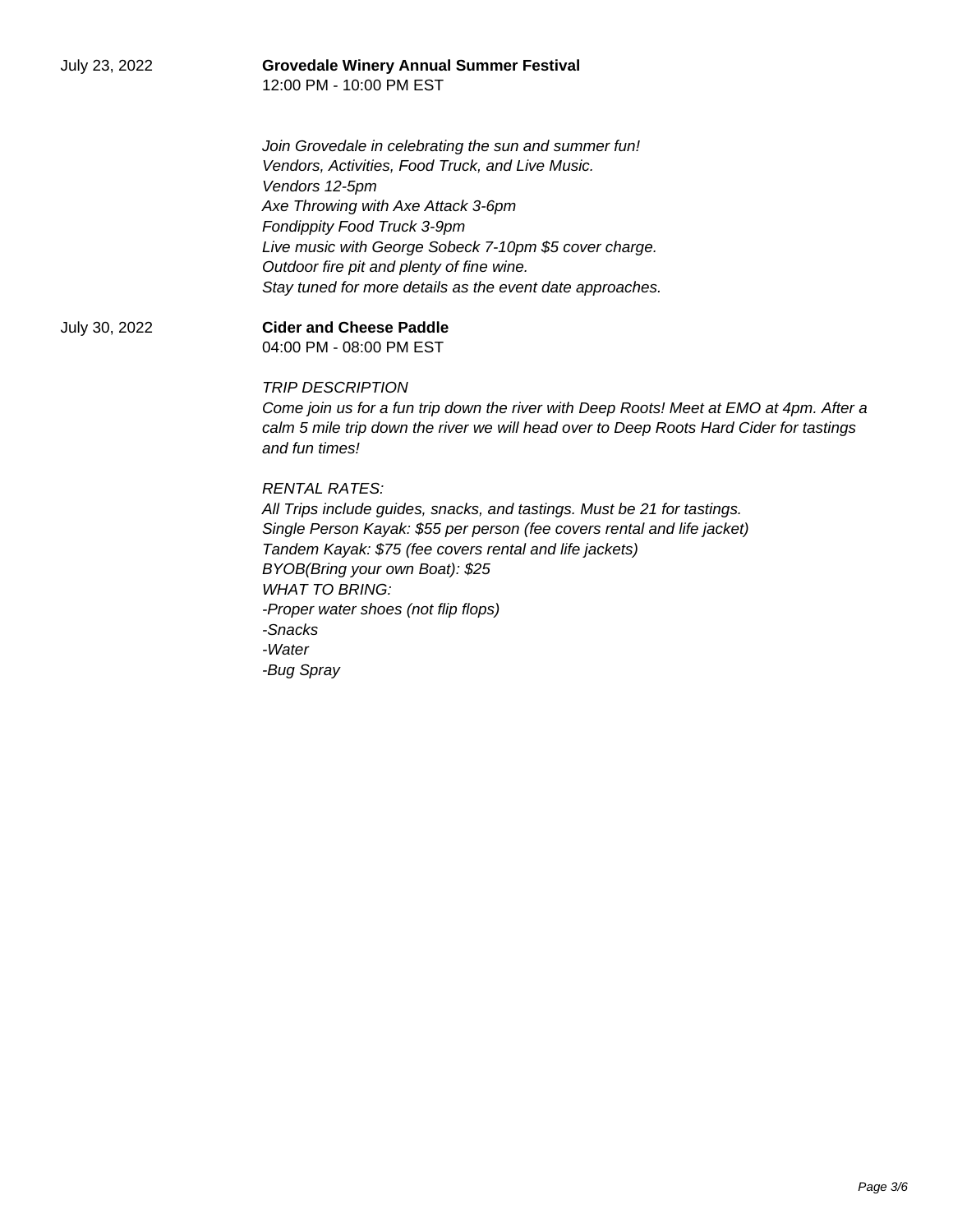August 20, 2022 **Wyalusing North Branch Triathlon Wyalusing Area High School 11364 Wyalusing New Albany Road Wyalusing, PA 18853** 06:30 AM - 01:30 PM EST Kelly White, 570-746-4922 wyalusingchamber@gmail.com

> Course Information Run 3.6 miles. Paved, mostly flat, with few inclines. Paddle 4.6 miles, from Terrytown Access to Sugar Run Access. Bike 15.3 miles. Paved, beginning flat with a winding, mostly steady incline to the turn-around point.

Registration Information Pre-registration - up until August 1 \$50 for individuals or \$45 for each team member, regardless of the number of team members. Capped at three members per team. Pre-registered participants will receive a t-shirt

General Information Three-hour course limit. Participants must be finished by noon. Top three finishers in each age group, in men and women, will receive medals. Trophies Awarded to Overall Iron-Man and Iron-Woman. Trophies Awarded to Overall Team.

To Remember Headphones are prohibited during entire race event. All bicyclists must wear helmets - you will be disqualified if you cross the finish line without one. All paddlers must wear personal flotation devices.

Need to rent a Kayak? Call Endless Mountain Outfitters at 570-746-9140.Race Day Information

Registration desk open at 6:30 a.m., near the race start, at the Wyalusing Valley High School-SR2010 11450 Wyalusing New Albany Road, Wyalusing, PA?18853 Registration closes at 8:30. A pre-race briefing will be held at 8:45 a.m. Race begins promptly at 9 a.m. \*\*\*Race time is subject to change due to the weather/heat\*\*\* Day of the race entry fee: \$55 for individuals and \$50 per team members. Waiver and Liability Release must accompany payment. Limit of three people on a team. No tandem kayaks or bicycles.

Pre-Race Briefing: 30 minutes prior to the race start Shotgun Start: 9 a.m. (may change depending on the weather) Leg 1: Run 3.6 mi to Terrytown River Access Leg 2: Paddle 4.6 mi to Sugar Run EMO River Access Leg 3: Bike 15.3 mi to Stowell, PA intersection and back Finish Location: Wyalusing High School Award Ceremony: Grovedale Winery, 71 Grovedale Lane, Wyalusing - immediately following the completion of the race. Page 4/6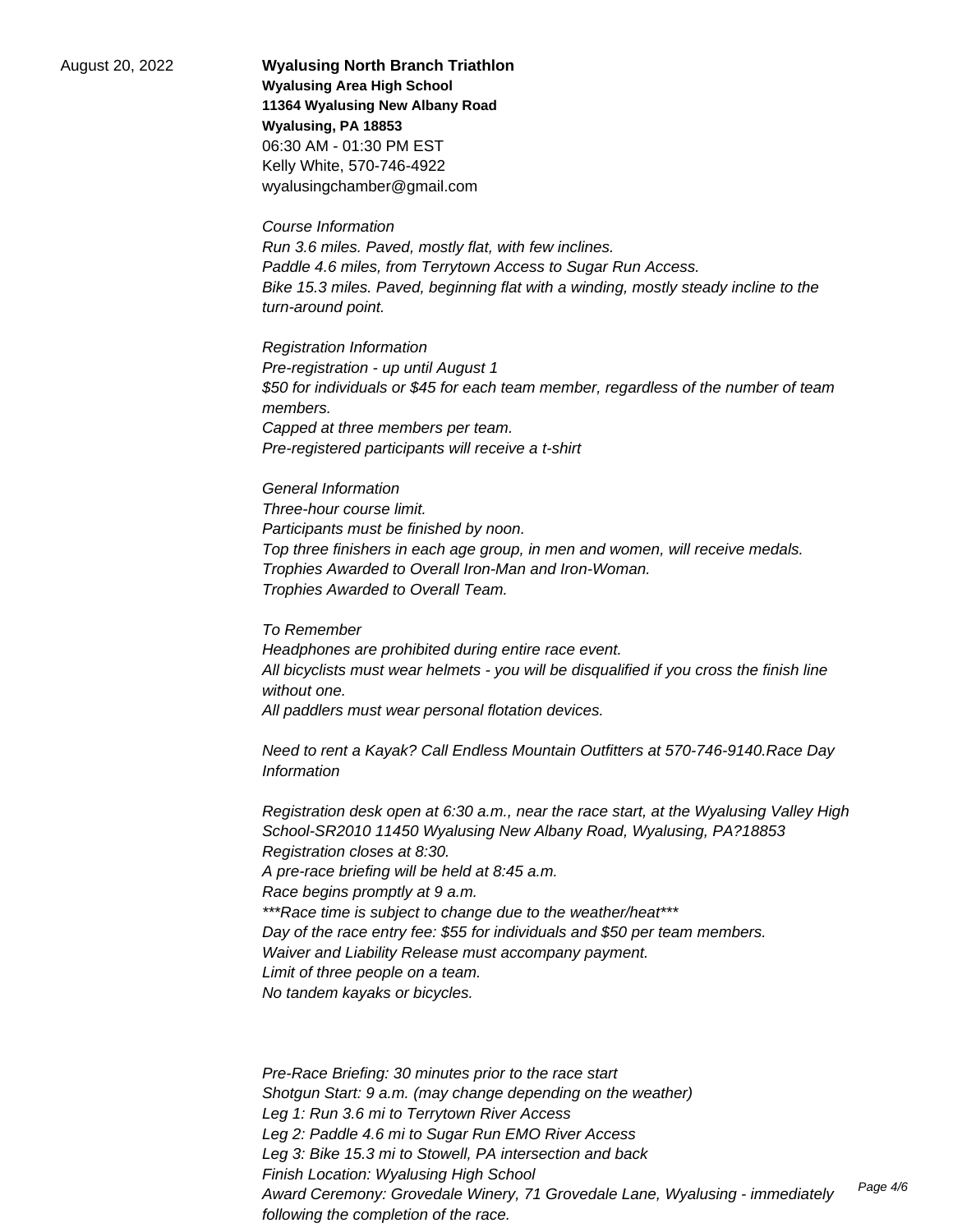| September 10, 2022 | <b>Wine and Cheese Paddle</b> |
|--------------------|-------------------------------|
|                    | 04:00 PM - 08:00 PM EST       |

Had a hard day? Week? Or just want something fun to do on your Saturday night? Come relax and join us at EMO for our wine and cheese paddles. Stop by Grovedale Winery and pick out a wine or just bring your own. Meet at EMO at 4pm. Time spent on the river is usually about 2-3 hours. After a calm trip down the river, join us as we head over to Grovedale Winery! RENTAL RATES: All Trips will include guides, snacks, and a tasting on the water Single Person Kayak: \$55 per person (fee covers rental and life jacket) Tandem Kayak: \$75 (fee covers rental and life jackets) BYOB (Bring your own Boat): \$25 WHAT TO BRING: -Proper water shoes (not flip flops) -Snacks -Water -Bug Spray

September 17, 2022 **Wyalusing Valley Wine Festival**

12:00 PM - 05:00 PM EST

The Wyalusing Valley Wine Festival features Pennsylvania wineries and benefits the Wyalusing Valley Museum and Wyalusing Lions and Lionesses. Information about wineries, vendors, and tickets is available on our website https://wyalusingwinefestival.com/